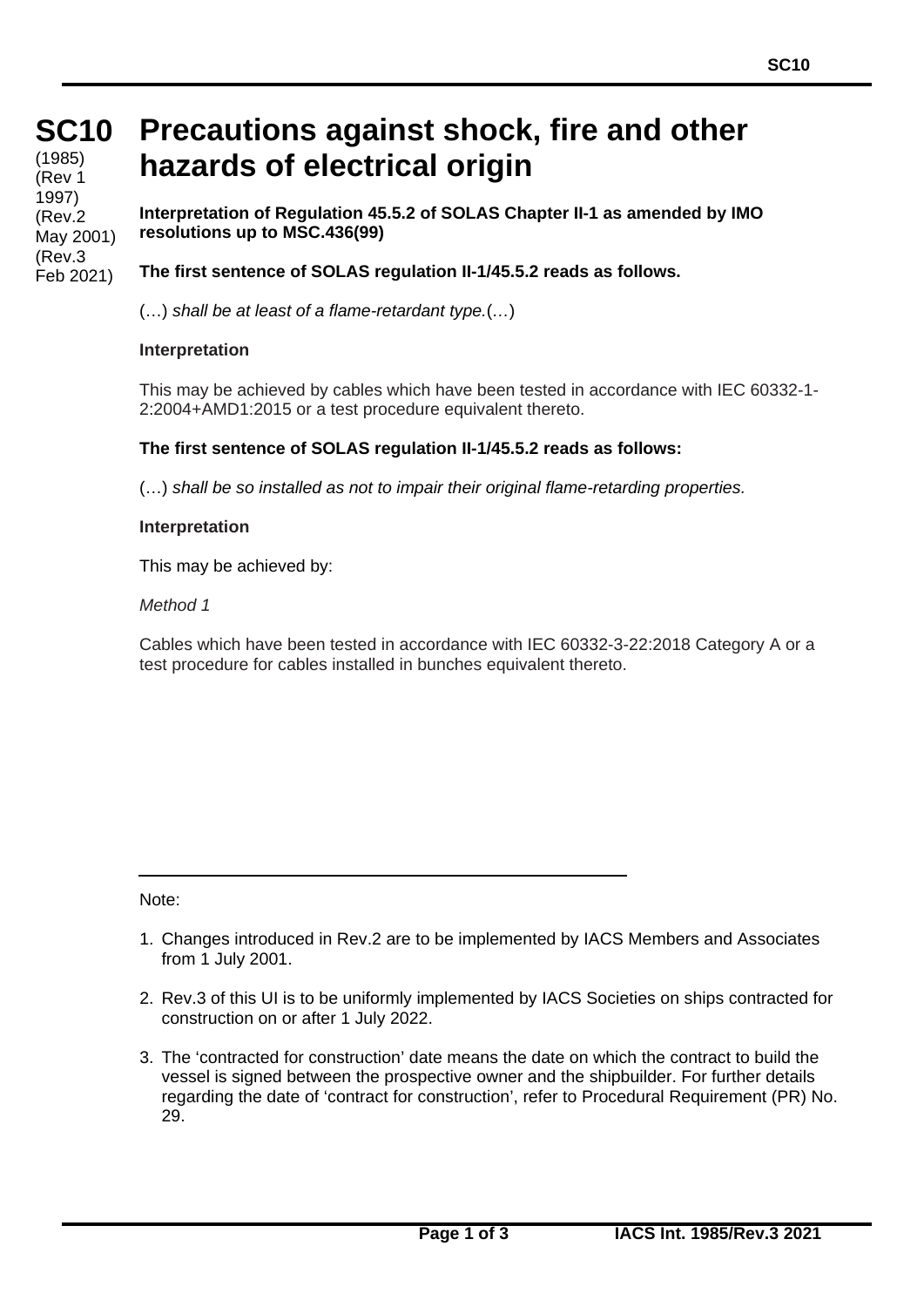

*Method 2* (See Figures 1-4)

(cont) 2.1 Fire stops having at least B-0 penetrations fitted as follows:

- 1 cable entries at the main and emergency switchboard,
- 2 where cables enter engine control rooms,
- 3 cable entries at centralized control panels for propulsion machinery and essential auxiliaries,
- 4 at each end of totally enclosed cable trunks; and
- 2.2 In enclosed and semi-enclosed spaces, cable runs are to comply with the following:
	- 1 to have fire protection coating applied:
	- to at least 1 metre in every 14 metres
	- to entire length of vertical runs, or
	- 2 fitted with fire stops having at least B-0 penetrations every second deck or approximately 6 metres for vertical runs and at every 14 metres for horizontal runs.

The cable penetrations are to be installed in steel plates of at least 3 mm thickness extending all around to twice the largest dimension of the cable run for vertical runs and once for horizontal runs, but need not extend through ceilings, decks, bulkheads or solid sides of trunk. In cargo area, fire stops need only be fitted at the boundaries of the spaces.